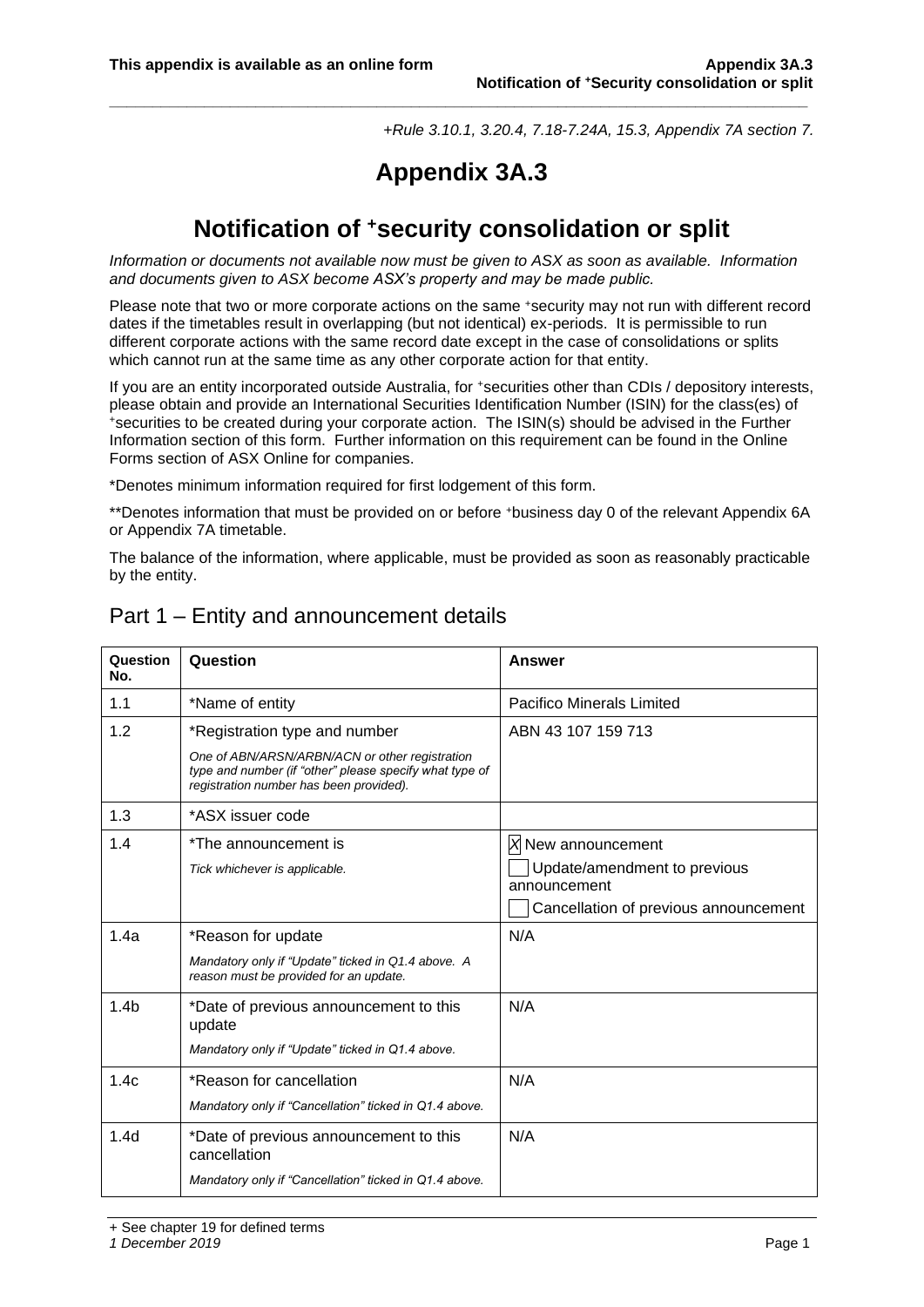| 1.5 | *Date of this announcement                                                                                                                                           | 24 November 2020                                   |  |  |  |  |
|-----|----------------------------------------------------------------------------------------------------------------------------------------------------------------------|----------------------------------------------------|--|--|--|--|
|     | The date of lodgement of the form by the entity via<br>ASX Online.                                                                                                   |                                                    |  |  |  |  |
| 1.6 | *Applicable ASX +security code(s) and                                                                                                                                | ASX *security code:                                |  |  |  |  |
|     | description(s) for consolidation or split                                                                                                                            | *Security description:                             |  |  |  |  |
|     | Please confirm the entity's *securities (quoted and                                                                                                                  | - Ordinary Fully Paid<br><b>PMY</b>                |  |  |  |  |
|     | unquoted) which will be affected by the consolidation<br>or split. Please note Listing Rule 7.21 in respect of<br>*convertible *securities, Listing Rules 7.22.1 and | - Options Expiring 16-Oct-2021<br>PMYAA<br>Ex 2.0c |  |  |  |  |
|     | 7.22.2 in respect of options and Listing Rule 7.24 in<br>respect of partly paid *securities.                                                                         | PMYAC - Performance Rights                         |  |  |  |  |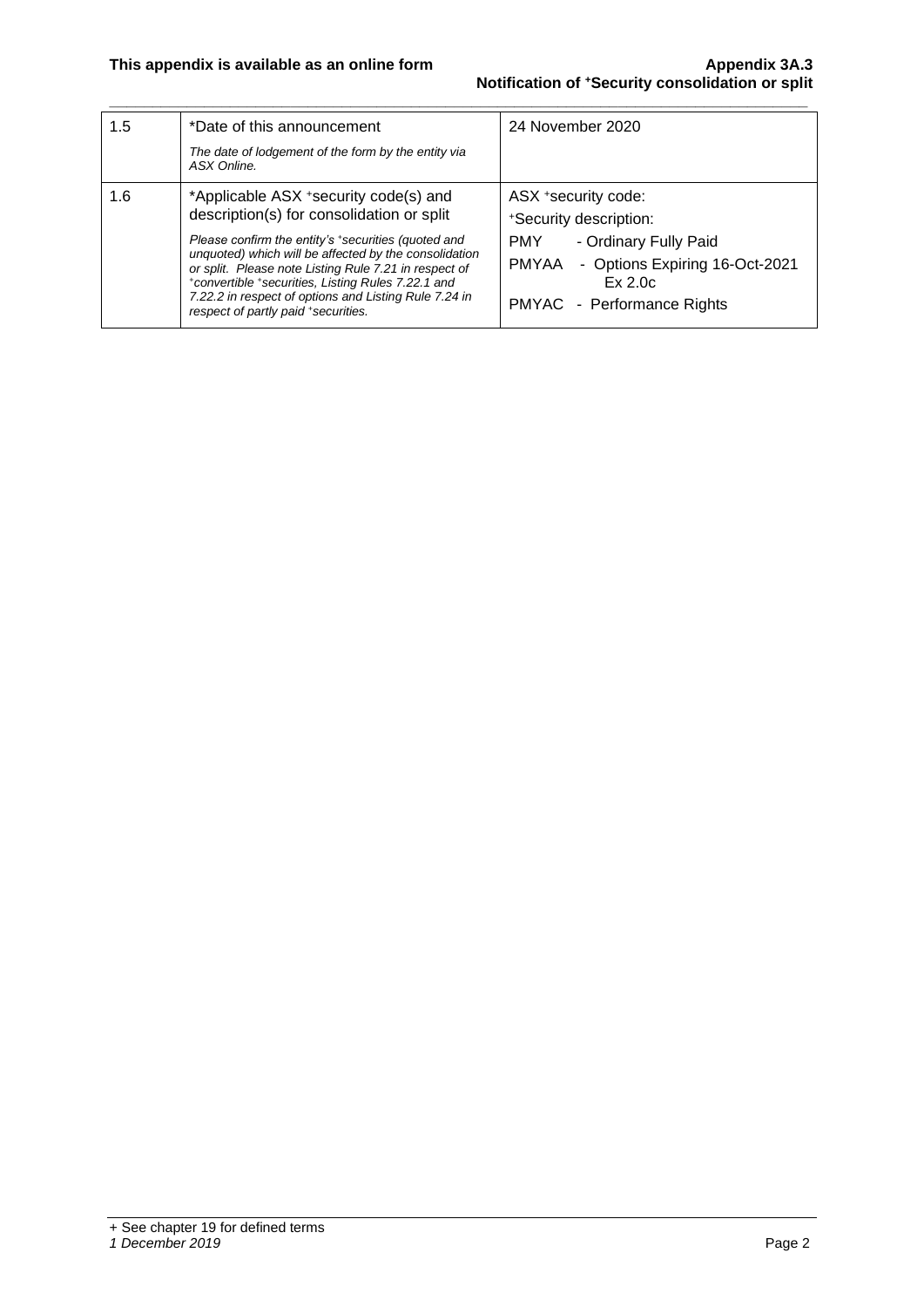## Part 2 – Approvals

| Question<br>No.                        | Question                                                                                                                                                                                                                                                                                                                                                                                                                                                                                                                                                                                                                                                                                                                                                             |                                                                                                                                                                                                                                                                       |                                         | <b>Answer</b>                                                                                                                                                                               |          |  |  |  |
|----------------------------------------|----------------------------------------------------------------------------------------------------------------------------------------------------------------------------------------------------------------------------------------------------------------------------------------------------------------------------------------------------------------------------------------------------------------------------------------------------------------------------------------------------------------------------------------------------------------------------------------------------------------------------------------------------------------------------------------------------------------------------------------------------------------------|-----------------------------------------------------------------------------------------------------------------------------------------------------------------------------------------------------------------------------------------------------------------------|-----------------------------------------|---------------------------------------------------------------------------------------------------------------------------------------------------------------------------------------------|----------|--|--|--|
| 2.1                                    |                                                                                                                                                                                                                                                                                                                                                                                                                                                                                                                                                                                                                                                                                                                                                                      | *Are any of the below approvals required<br>for the consolidation or split before<br>business day 0 of the timetable?                                                                                                                                                 |                                         | Yes Security holder approval is required                                                                                                                                                    |          |  |  |  |
|                                        | ٠                                                                                                                                                                                                                                                                                                                                                                                                                                                                                                                                                                                                                                                                                                                                                                    | *Security holder approval                                                                                                                                                                                                                                             |                                         |                                                                                                                                                                                             |          |  |  |  |
|                                        | Court approval<br>$\bullet$                                                                                                                                                                                                                                                                                                                                                                                                                                                                                                                                                                                                                                                                                                                                          |                                                                                                                                                                                                                                                                       |                                         |                                                                                                                                                                                             |          |  |  |  |
|                                        | $\bullet$                                                                                                                                                                                                                                                                                                                                                                                                                                                                                                                                                                                                                                                                                                                                                            | Lodgement of court order with +ASIC                                                                                                                                                                                                                                   |                                         |                                                                                                                                                                                             |          |  |  |  |
|                                        | $\bullet$                                                                                                                                                                                                                                                                                                                                                                                                                                                                                                                                                                                                                                                                                                                                                            | <b>ACCC</b> approval                                                                                                                                                                                                                                                  |                                         |                                                                                                                                                                                             |          |  |  |  |
|                                        | ٠                                                                                                                                                                                                                                                                                                                                                                                                                                                                                                                                                                                                                                                                                                                                                                    | FIRB approval;                                                                                                                                                                                                                                                        |                                         |                                                                                                                                                                                             |          |  |  |  |
|                                        | ٠                                                                                                                                                                                                                                                                                                                                                                                                                                                                                                                                                                                                                                                                                                                                                                    | Another approval/condition external to<br>the entity required to be given/met<br>before business day 0 of the timetable<br>for the consolidation or split.                                                                                                            |                                         |                                                                                                                                                                                             |          |  |  |  |
|                                        | Q2.2. If "no" go to Part 3.                                                                                                                                                                                                                                                                                                                                                                                                                                                                                                                                                                                                                                                                                                                                          | If any of the above approvals apply to the<br>consolidation or split before business day 0 of the<br>timetable, please answer 'yes' and provide details at                                                                                                            |                                         |                                                                                                                                                                                             |          |  |  |  |
|                                        | Part 6 "Further information".                                                                                                                                                                                                                                                                                                                                                                                                                                                                                                                                                                                                                                                                                                                                        | The purpose of the question is to confirm that<br>relevant approvals are received prior to ASX<br>establishing an ex market in the *securities. If the<br>entity wishes to disclose approvals or conditions<br>which are to be resolved at a later date it should use |                                         |                                                                                                                                                                                             |          |  |  |  |
| 2.2                                    | Approvals                                                                                                                                                                                                                                                                                                                                                                                                                                                                                                                                                                                                                                                                                                                                                            |                                                                                                                                                                                                                                                                       |                                         |                                                                                                                                                                                             |          |  |  |  |
|                                        | Select appropriate approval from drop down box as applicable. More than one approval can be selected. This<br>question refers only to events which take place before business day 0 of the timetable. The purpose of the<br>question is to confirm that relevant approvals are received prior to ASX establishing an ex market in the<br>*securities. The "Date for determination" is the date that you expect to know if the approval is given for example<br>the date of the *security holder meeting in the case of *security holder approval or the date of the court hearing in<br>the case of court approval. If the entity wishes to disclose approvals or conditions which are to be resolved at a<br>later date it should use Part 6 "Further information". |                                                                                                                                                                                                                                                                       |                                         |                                                                                                                                                                                             |          |  |  |  |
| *Approval/condition                    |                                                                                                                                                                                                                                                                                                                                                                                                                                                                                                                                                                                                                                                                                                                                                                      | *Date for<br>determination                                                                                                                                                                                                                                            | *Is the date<br>estimated or<br>actual? | **Approval<br>received/condition<br>met?                                                                                                                                                    | Comments |  |  |  |
|                                        |                                                                                                                                                                                                                                                                                                                                                                                                                                                                                                                                                                                                                                                                                                                                                                      |                                                                                                                                                                                                                                                                       |                                         | Only answer this<br>question when you<br>know the outcome of<br>the approval - please<br>advise on or before<br>*business day 0 of the<br>relevant Appendix 6A or<br>Appendix 7A timetable. |          |  |  |  |
| *Security holder<br>approval           |                                                                                                                                                                                                                                                                                                                                                                                                                                                                                                                                                                                                                                                                                                                                                                      | 23 December<br>2020                                                                                                                                                                                                                                                   | <b>Estimated OR</b>                     | Yes                                                                                                                                                                                         |          |  |  |  |
|                                        |                                                                                                                                                                                                                                                                                                                                                                                                                                                                                                                                                                                                                                                                                                                                                                      |                                                                                                                                                                                                                                                                       | X Actual                                | No                                                                                                                                                                                          |          |  |  |  |
| Court approval                         |                                                                                                                                                                                                                                                                                                                                                                                                                                                                                                                                                                                                                                                                                                                                                                      | N/A                                                                                                                                                                                                                                                                   | <b>Estimated OR</b>                     | Yes                                                                                                                                                                                         |          |  |  |  |
|                                        |                                                                                                                                                                                                                                                                                                                                                                                                                                                                                                                                                                                                                                                                                                                                                                      |                                                                                                                                                                                                                                                                       | Actual                                  | No                                                                                                                                                                                          |          |  |  |  |
| Lodgement of court<br>order with +ASIC |                                                                                                                                                                                                                                                                                                                                                                                                                                                                                                                                                                                                                                                                                                                                                                      | N/A                                                                                                                                                                                                                                                                   | <b>Estimated OR</b>                     | Yes                                                                                                                                                                                         |          |  |  |  |
|                                        |                                                                                                                                                                                                                                                                                                                                                                                                                                                                                                                                                                                                                                                                                                                                                                      |                                                                                                                                                                                                                                                                       | Actual                                  | No                                                                                                                                                                                          |          |  |  |  |
| <b>ACCC</b> approval                   |                                                                                                                                                                                                                                                                                                                                                                                                                                                                                                                                                                                                                                                                                                                                                                      | N/A                                                                                                                                                                                                                                                                   | <b>Estimated OR</b>                     | Yes                                                                                                                                                                                         |          |  |  |  |
|                                        |                                                                                                                                                                                                                                                                                                                                                                                                                                                                                                                                                                                                                                                                                                                                                                      |                                                                                                                                                                                                                                                                       | Actual                                  | No                                                                                                                                                                                          |          |  |  |  |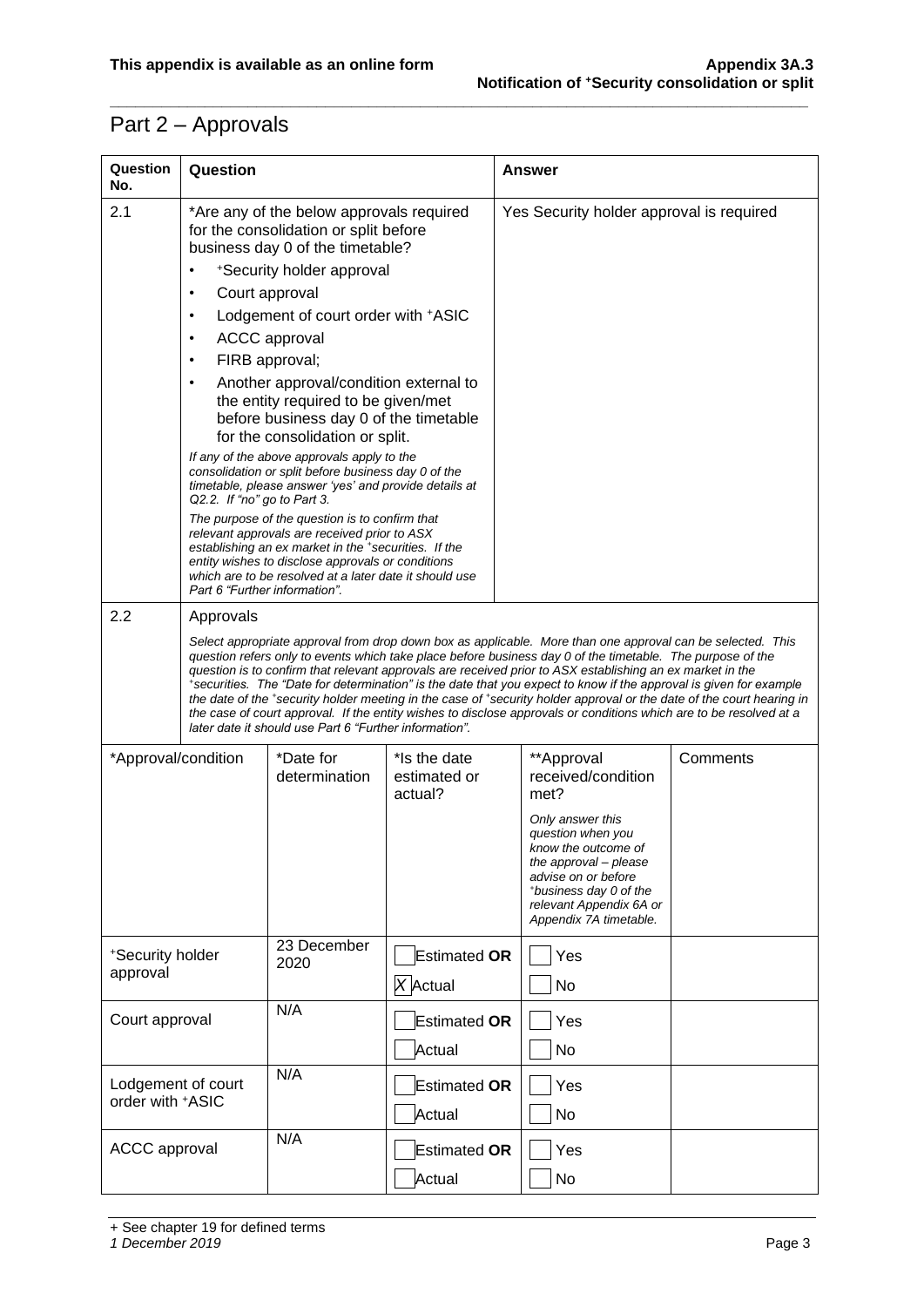### **This appendix is available as an online form Appendix 3A.3 Notification of <sup>+</sup>Security consolidation or split**

| FIRB approval                                | N/A | <b>Estimated OR</b>           | Yes       |  |
|----------------------------------------------|-----|-------------------------------|-----------|--|
|                                              |     | Actual                        | No        |  |
| Other (please specify<br>in comment section) | N/A | <b>Estimated OR</b><br>Actual | Yes<br>No |  |

**\_\_\_\_\_\_\_\_\_\_\_\_\_\_\_\_\_\_\_\_\_\_\_\_\_\_\_\_\_\_\_\_\_\_\_\_\_\_\_\_\_\_\_\_\_\_\_\_\_\_\_\_\_\_\_\_\_\_\_\_\_\_\_\_\_\_\_\_\_\_\_\_\_\_\_\_\_\_\_\_\_**

Amended 29/06/15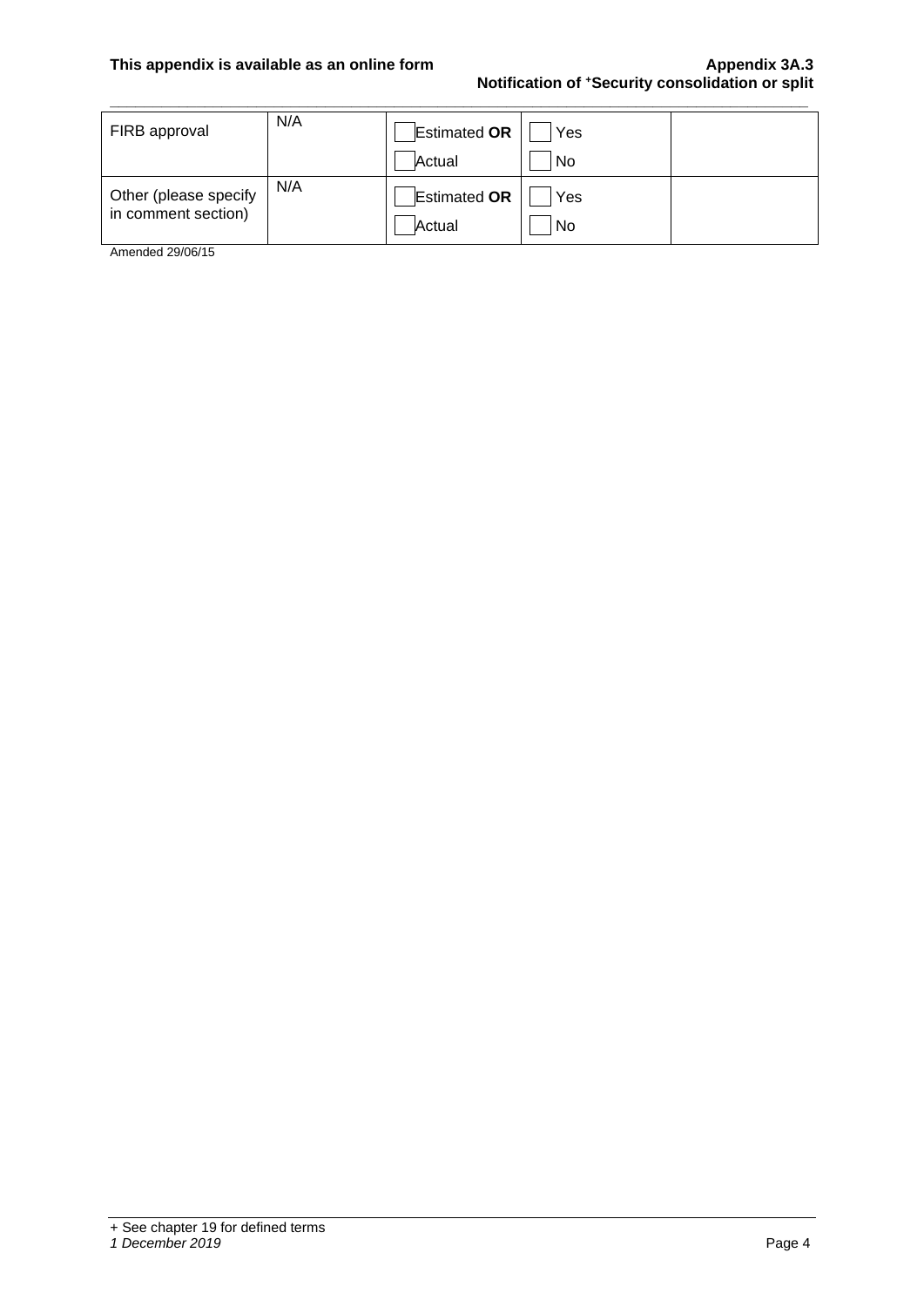## Part 3 – Consolidation or split timetable and details

| Question<br>No. | Question                                                                                                                                                                                                                                                                                                                                                                                                                                                                                                                                                                                                                                                                                                                                                                                                                                                                                                                    | Answer           |
|-----------------|-----------------------------------------------------------------------------------------------------------------------------------------------------------------------------------------------------------------------------------------------------------------------------------------------------------------------------------------------------------------------------------------------------------------------------------------------------------------------------------------------------------------------------------------------------------------------------------------------------------------------------------------------------------------------------------------------------------------------------------------------------------------------------------------------------------------------------------------------------------------------------------------------------------------------------|------------------|
| 3.1             | **Record date<br>Per Appendix 7A, section 7 the +record date is<br>*business day 3 in the timetable. This is three<br>*business days after the effective date (Q3.2). This is<br>the last day for the entity to register transfers on a pre<br>consolidation or split basis and the date on which the<br>register is closed to determine the register for the<br>consolidation or split of *securities.<br>The +record date must be at least four +business days<br>from the current date. Please note that the +record<br>date and the date that trading in the post<br>consolidation or split +securities commences on a<br>deferred settlement basis (Q3.4) cannot be changed<br>(even to postpone it or cancel it) any later than 12<br>noon Sydney time on the previously advised last day<br>for trading in pre consolidation or split +securities<br>$(Q3.3)$ .                                                      | 31 December 2020 |
| 3.2             | Date of *security holder meeting<br>Same date as provided in Q2.2.                                                                                                                                                                                                                                                                                                                                                                                                                                                                                                                                                                                                                                                                                                                                                                                                                                                          | 23 December 2020 |
| 3.2a            | Effective date of consolidation or split<br>Per Appendix 7A, section 7 the effective date is<br>+business day 0 in the timetable and is 3 +business<br>days before the +record date. This date can be the<br>date of the security holder meeting to pass the<br>necessary resolution to approve the consolidation or<br>split, or a later date specified in the resolution.                                                                                                                                                                                                                                                                                                                                                                                                                                                                                                                                                 | 24 December 2020 |
| 3.3             | *Last day for trading in pre consolidation or<br>split *securities<br>Per Appendix 7A, section 7 this is *business day 1 in<br>the timetable and the *business day after the effective<br>$date. -$                                                                                                                                                                                                                                                                                                                                                                                                                                                                                                                                                                                                                                                                                                                         | 29 December 2020 |
| 3.4             | *Trading in the post consolidation or split<br>*securities commences on a deferred<br>settlement basis.<br>If agreed by ASX, trading in the post consolidation or<br>split securities commences on a deferred settlement<br>basis on this day. If the entity's +securities are<br>suspended from trading during this period there will<br>be no +deferred settlement trading however ASX still<br>captures this date.<br>Per Appendix 7A, section 7 this is +business day 2 in<br>the timetable and the second *business day after the<br>effective date.<br>Please note that the *record date and the date that<br>trading in the post consolidation or split +securities<br>commences on a deferred settlement basis cannot be<br>changed (even to postpone it or cancel it) any later<br>than 12 noon Sydney time on the previously advised<br>last day for trading in pre consolidation or split<br>+securities (Q3.3). | 30 December 2020 |
| 3.5             | *Record date<br>Same as Q3.1 above.                                                                                                                                                                                                                                                                                                                                                                                                                                                                                                                                                                                                                                                                                                                                                                                                                                                                                         | 31 December 2020 |
| 3.6             | First day for entity to update its register<br>and to send holding statements to                                                                                                                                                                                                                                                                                                                                                                                                                                                                                                                                                                                                                                                                                                                                                                                                                                            | 4 January 2021   |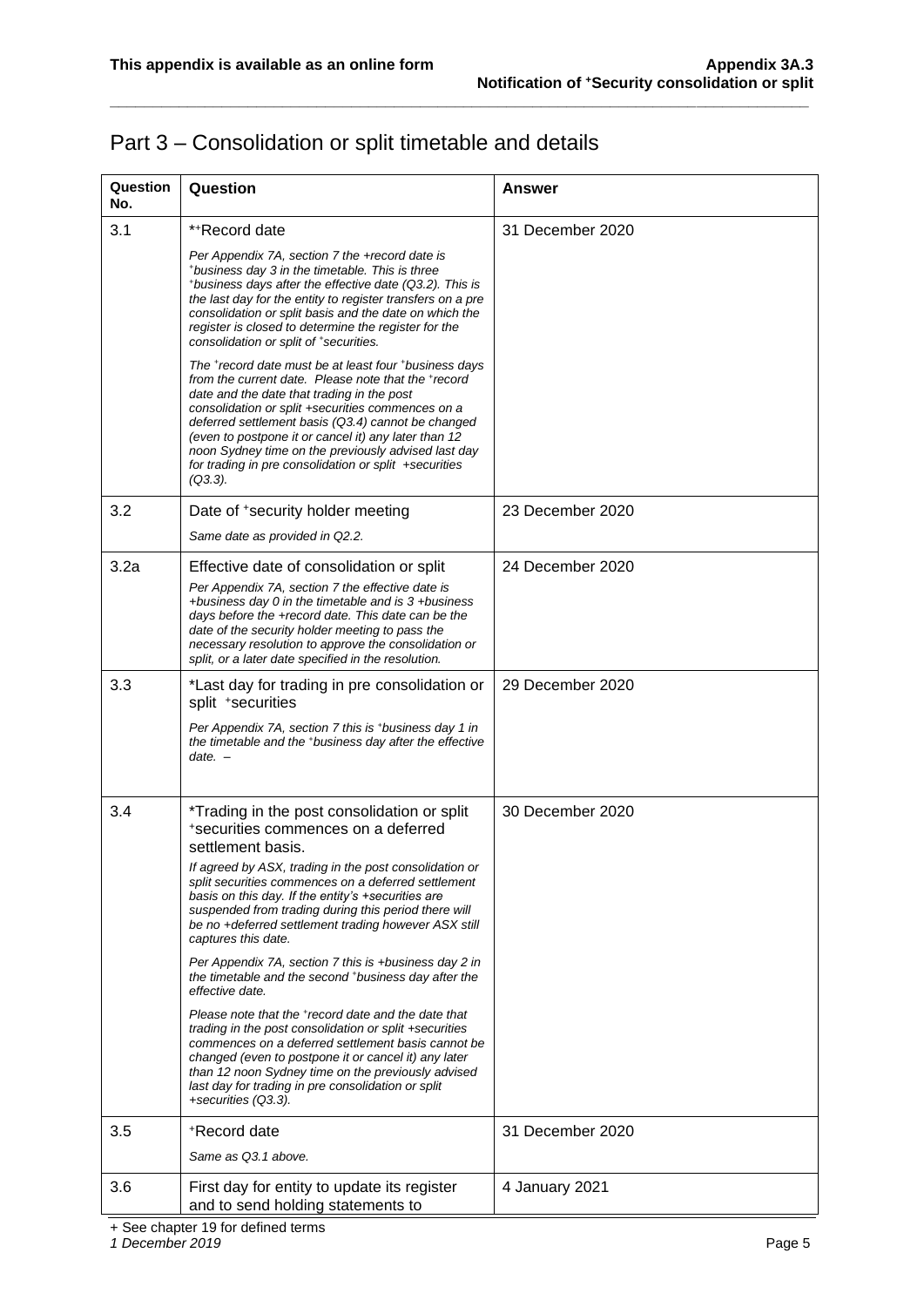|     | *security holders reflecting the change in<br>the number of +securities they hold.                                                                                                                                              |                 |
|-----|---------------------------------------------------------------------------------------------------------------------------------------------------------------------------------------------------------------------------------|-----------------|
|     | Per Appendix 7A, section 7 this is +business day 4 in<br>the timetable, and the +business day after the +record<br>date.                                                                                                        |                 |
| 3.7 | Last day for entity to update its register<br>and send holding statements to +security<br>holders reflecting the change in the<br>number of *securities they hold and to<br>notify ASX that this has occurred. (+Issue<br>Date) | 8 January 2021  |
|     | Per Appendix 7A, section 7 this is the day that the<br>deferred settlement market ends. This is *business<br>day 8 in the timetable and five *business days after<br>the <sup>+</sup> record date.                              |                 |
|     | Please note that the *issue date cannot be changed<br>(even to postpone it) any later than 12 noon Sydney<br>time on the previous *issue date advised.                                                                          |                 |
| 3.8 | Trading starts on a normal T+2 basis                                                                                                                                                                                            | 11 January 2021 |
|     | Per Appendix 7A, section 7 this is *business day 9 in<br>the timetable. This date is six *business days after the<br>*record date and is the *business day after the *issue<br>date                                             |                 |
| 3.9 | First settlement of trades conducted on a<br>deferred settlement basis and on a normal<br>T+2 basis                                                                                                                             | 13 January 2021 |
|     | Per Appendix 7A, section 7 this is *business day 11 in<br>the timetable. This date is eight *business days after<br>the *record date and two *business days after T+2<br>trading starts.                                        |                 |

**\_\_\_\_\_\_\_\_\_\_\_\_\_\_\_\_\_\_\_\_\_\_\_\_\_\_\_\_\_\_\_\_\_\_\_\_\_\_\_\_\_\_\_\_\_\_\_\_\_\_\_\_\_\_\_\_\_\_\_\_\_\_\_\_\_\_\_\_\_\_\_\_\_\_\_\_\_\_\_\_\_**

Amended 07/03/16, Amended 01/12/19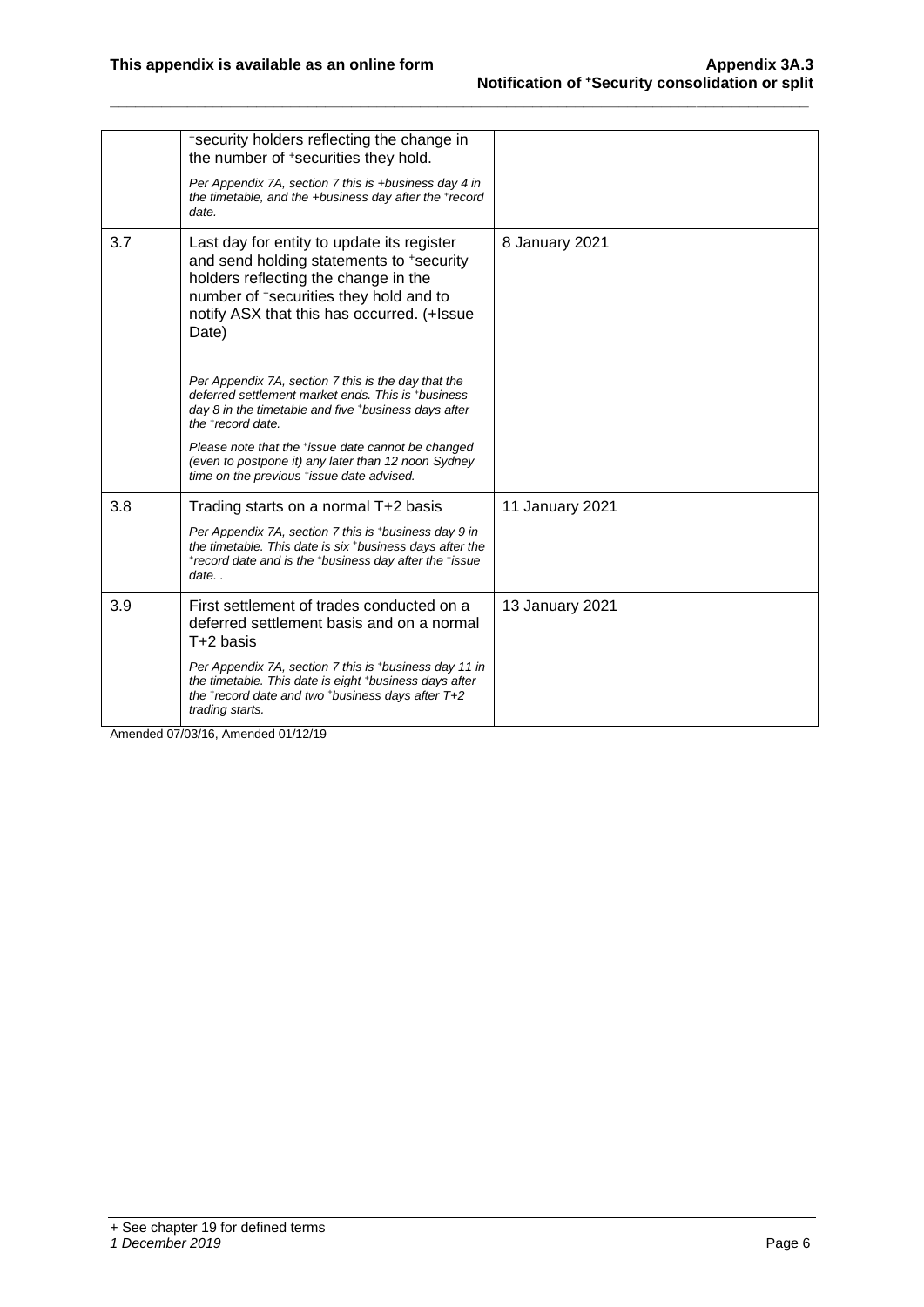## Part 4 – Event type and details

| Question<br>No.  | Question                                                                                                                                                                                                                                                                                                                                                                                                                                                                                                                                                                                                                                                                                                                                                                        | <b>Answer</b>                                                                                                                                                                                                                                                         |
|------------------|---------------------------------------------------------------------------------------------------------------------------------------------------------------------------------------------------------------------------------------------------------------------------------------------------------------------------------------------------------------------------------------------------------------------------------------------------------------------------------------------------------------------------------------------------------------------------------------------------------------------------------------------------------------------------------------------------------------------------------------------------------------------------------|-----------------------------------------------------------------------------------------------------------------------------------------------------------------------------------------------------------------------------------------------------------------------|
| 4.1              | *The event is<br>Please select one. If "consolidation" please answer<br>Q4.1a, if "split" please answer Q4.1b.                                                                                                                                                                                                                                                                                                                                                                                                                                                                                                                                                                                                                                                                  | $ X $ +Security consolidation<br>*Security split                                                                                                                                                                                                                      |
| 4.1a             | *Consolidation ratio<br>Ratios may only be expressed as whole numbers.<br>Fractional ratios will need to be multiplied up to a<br>whole number (for example 1:1.5 should be expressed<br>as 2:3). Where you consolidate five *securities into<br>one *security, the answer above is 5.00 (pre-<br>consolidation) *securities will be consolidated into 1.00<br>(post-consolidation) *security. To consolidate three<br>*securities into two *securities, the answer above is<br>3.00 (pre-consolidation) *securities will be consolidated<br>into 2.00 (post-consolidation) *securities.<br><b>ALL:</b> Please note that the ratio (multiplier or divisor)<br>cannot be changed any later than 12 noon Sydney<br>time on the day before the previously advised date in<br>Q3.4. | the *securities will be consolidated on the<br>basis that<br>every<br>(pre-consolidation)<br>25<br>*securities will be consolidated into<br>1___ (post-consolidation) +security<br>$($ /ies $)$                                                                       |
| 4.1 <sub>b</sub> | *Split ratio<br>Ratios may only be expressed as whole numbers.<br>Fractional ratios will need to be multiplied up to a<br>whole number (for example 1:1.5 should be expressed<br>as 2:3). Where you split each *security into five, the<br>answer above is every 1.00 (pre-split) *security will be<br>divided into 5.00 (post-split) *securities. To divide each<br>two *securities into three *securities the answer is 2.00<br>(pre-split) *securities will be divided into 3.00 (post-<br>split) *securities.<br>ALL: Please note that the ratio (multiplier or divisor)<br>cannot be changed any later than 12 noon Sydney<br>time on the day before the previously advised date in<br>Q3.4.                                                                               | the *securities will be split on the basis that<br>every<br>(pre-split) +securities will be<br>divided into<br>(post-split) +securities.                                                                                                                              |
| 4.2              | *Scrip fraction rounding:<br>Please select the appropriate description regarding<br>how fractions will be handled. If you do not have a<br>rounding policy please choose "Fractions rounded<br>down to the nearest whole number or fractions<br>disregarded".                                                                                                                                                                                                                                                                                                                                                                                                                                                                                                                   | $\times$<br>Fractions rounded up to the next whole<br>number<br>Fractions rounded down to the nearest<br>whole number or fractions disregarded<br>Fractions sold and proceeds<br>distributed<br>Fractions of 0.5 and over rounded up<br>Fractions over 0.5 rounded up |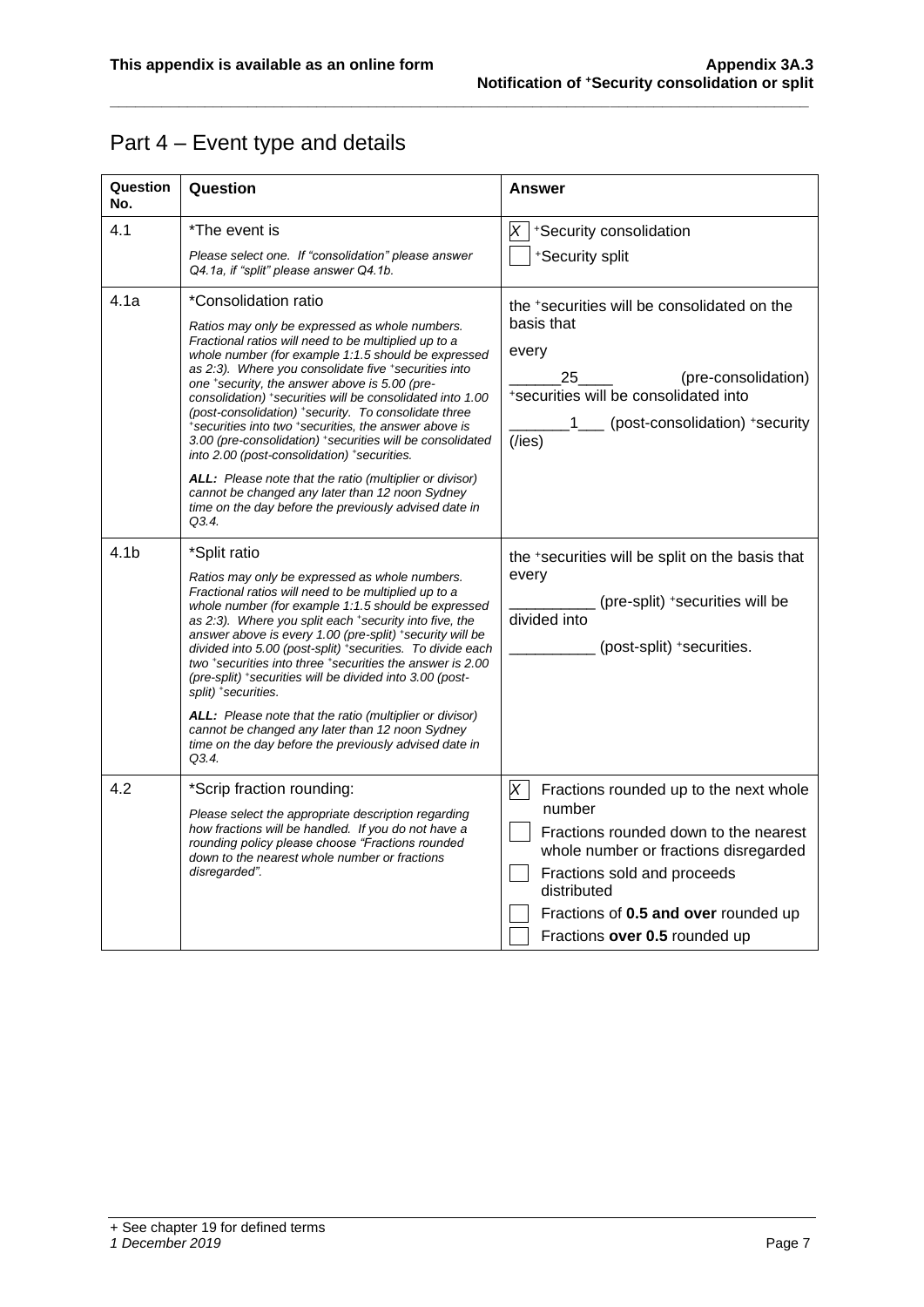## Part 5 – <sup>+</sup>Securities on issue before and after consolidation or split

| Question<br>No.                 | Question                                                                                                                                                                                                                                                                                                                                                                                                                                    |                     | Answer     |                                                                 |                                                    |           |                                                                                                                                                                                                                                    |                                               |                                          |                                                    |
|---------------------------------|---------------------------------------------------------------------------------------------------------------------------------------------------------------------------------------------------------------------------------------------------------------------------------------------------------------------------------------------------------------------------------------------------------------------------------------------|---------------------|------------|-----------------------------------------------------------------|----------------------------------------------------|-----------|------------------------------------------------------------------------------------------------------------------------------------------------------------------------------------------------------------------------------------|-----------------------------------------------|------------------------------------------|----------------------------------------------------|
| 5.1                             | ** Securities on issue before and after the consolidation or split                                                                                                                                                                                                                                                                                                                                                                          |                     |            |                                                                 |                                                    |           |                                                                                                                                                                                                                                    |                                               |                                          |                                                    |
|                                 | Please confirm the number of the entity's *securities on issue before and after the consolidation or split. Please<br>note Listing Rule 7.21 in respect of *convertible securities, Listing Rules 7.22.1, 7.22.2 in respect of options and<br>Listing Rule 7.24 in respect of partly paid *securities. If an estimate is provided please provide the actual<br>amounts as soon as reasonably practicable and no later than the *issue date. |                     |            |                                                                 |                                                    |           |                                                                                                                                                                                                                                    |                                               |                                          |                                                    |
| <b>ASX</b><br>*security<br>code | ASX +security<br>description                                                                                                                                                                                                                                                                                                                                                                                                                | Quoted/             | unquoted   | Number on issue<br>pre consolidation<br>or split                |                                                    |           | Number on issue<br>post<br>consolidation or<br>split                                                                                                                                                                               |                                               | Estimate/<br>Actual                      |                                                    |
| <b>PMY</b>                      | <b>Ordinary Fully</b><br>Paid                                                                                                                                                                                                                                                                                                                                                                                                               | Quoted              |            |                                                                 | 3,804,488,820                                      |           | 152,179,552                                                                                                                                                                                                                        |                                               | Estimated                                |                                                    |
| <b>PMYAA</b>                    | Option expiring<br>16 Oct 2021 Ex<br>2.0C                                                                                                                                                                                                                                                                                                                                                                                                   |                     | Unquoted   | 10,000,000                                                      |                                                    |           | 400,000                                                                                                                                                                                                                            |                                               | Estimated                                |                                                    |
| <b>PMYAC</b>                    | Performance<br><b>Rights</b>                                                                                                                                                                                                                                                                                                                                                                                                                |                     | Unquoted   | 43,500,000                                                      |                                                    | 1,740,000 | Estimated                                                                                                                                                                                                                          |                                               |                                          |                                                    |
| 5.2                             | *Exercise price of options                                                                                                                                                                                                                                                                                                                                                                                                                  |                     |            |                                                                 |                                                    |           |                                                                                                                                                                                                                                    |                                               |                                          |                                                    |
|                                 |                                                                                                                                                                                                                                                                                                                                                                                                                                             |                     |            |                                                                 |                                                    |           | Please confirm the exercise price of options on issue before and after the consolidation or split. Please note<br>Listing Rule 7.21 in respect of *convertible securities, and Listing Rules 7.22.1, 7.22.2 in respect of options. |                                               |                                          |                                                    |
| ASX<br>*security<br>code        | ASX +security<br>description                                                                                                                                                                                                                                                                                                                                                                                                                | Quoted/<br>unquoted | Currency   |                                                                 | Exercise price<br>pre<br>consolidation or<br>split |           |                                                                                                                                                                                                                                    | Exercise price post<br>consolidation or split |                                          |                                                    |
| <b>PMYAA</b>                    | Option<br>expiring 16<br>Oct 2021 Ex<br>2.0C                                                                                                                                                                                                                                                                                                                                                                                                | Unquoted            | <b>AUD</b> |                                                                 |                                                    | 2.0C      |                                                                                                                                                                                                                                    | 50.0C                                         |                                          |                                                    |
| 5.3                             | *Partly paid +securities affected by the consolidation or split                                                                                                                                                                                                                                                                                                                                                                             |                     |            |                                                                 |                                                    |           |                                                                                                                                                                                                                                    |                                               |                                          |                                                    |
|                                 | Please confirm the effect of the consolidation or split on "paid to" and "unpaid" amounts for partly paid *securities<br>on issue before and after the consolidation or split. Please note Listing Rule 7.21 in respect of *convertible<br>securities and Listing Rule 7.24 in respect of partly paid *securities. If there is more than one *security please<br>include the additional *securities.                                        |                     |            |                                                                 |                                                    |           |                                                                                                                                                                                                                                    |                                               |                                          |                                                    |
| ASX<br>*security<br>code        | <b>ASX</b><br>*security<br>description                                                                                                                                                                                                                                                                                                                                                                                                      | Quoted/<br>unquoted |            | Currency<br>Paid up<br>amount pre<br>consolidatio<br>n or split |                                                    |           | Paid up<br>amount post<br>consolidatio<br>n or split                                                                                                                                                                               | Unpaid                                        | amount pre<br>consolidatio<br>n or split | Unpaid<br>amount post<br>consolidation<br>or split |
| N/A                             |                                                                                                                                                                                                                                                                                                                                                                                                                                             |                     |            |                                                                 |                                                    |           |                                                                                                                                                                                                                                    |                                               |                                          |                                                    |

*A change to the terms or price of <sup>+</sup>convertible securities should be advised in Part 6 – "Further information".*